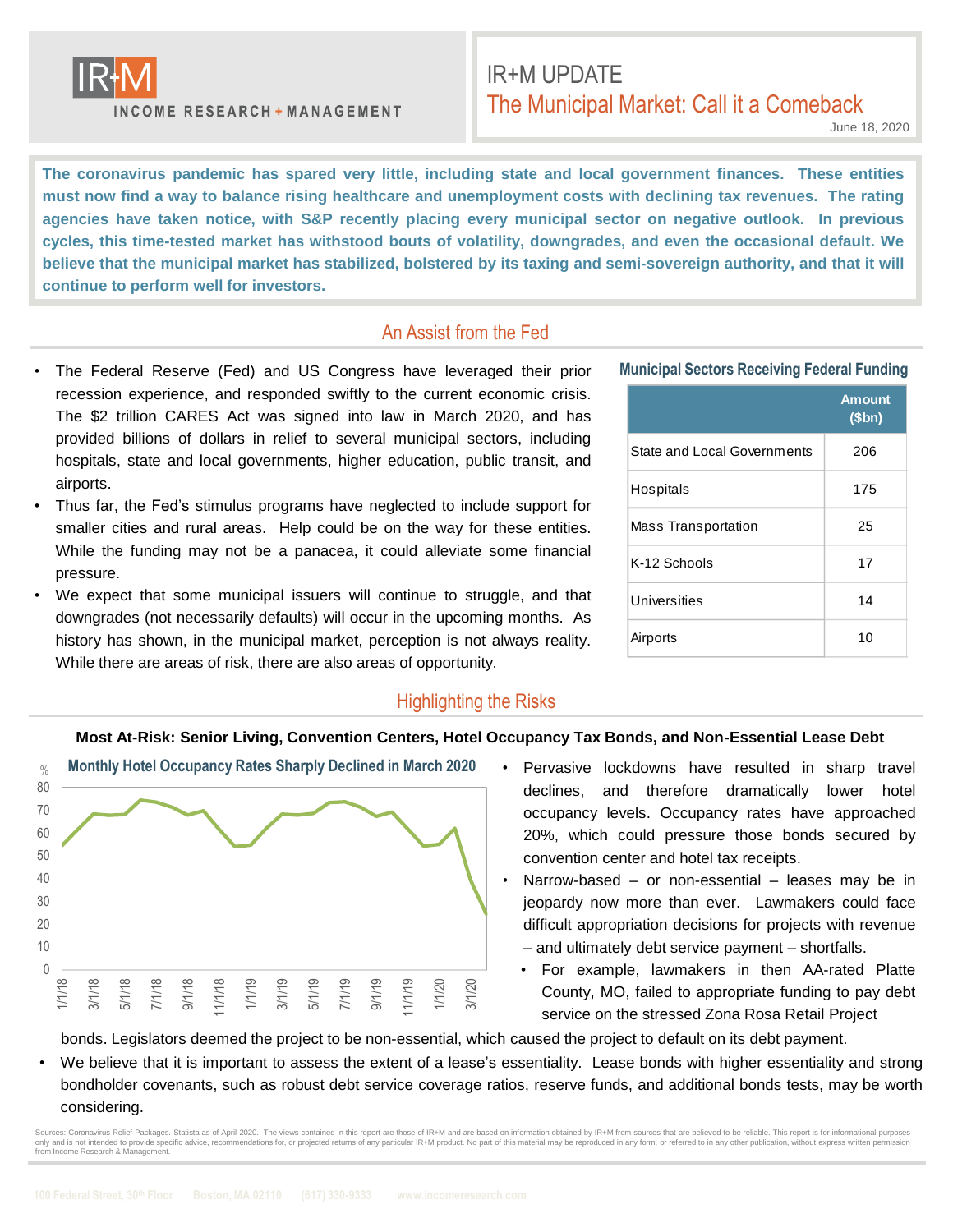

# IR+M UPDATE The Municipal Market: Call it a Comeback

June 18, 2020

## Highlighting the Risks (cont'd)

#### **Medium Risk: Airports, Hospitals, Higher Education, Toll Roads, Public Transportation, Tax-Backed General Obligation (GO) Bonds, Sales and Special Tax Bonds, and Essential Asset Leases**

- State and local GO issuers that failed to build reserves or reduce pension liabilities during the last economic expansion – or are heavily energy dependent – may be moderately risky.
- Numerous colleges and universities are facing enrollment uncertainty in the fall of 2020. Many students who pay full tuition are considering deferring for a year. Also, with several states facing budget shortages, appropriations to public colleges and universities could fall.
- Transportation sector fundamentals continue to deteriorate. Passenger enplanements have dropped 79% y/y, and toll road traffic have fallen by 50%. Public transit ridership has plunged more than 90%.



The healthcare system has been strained, with hospitals

experiencing a simultaneous surge in ICU patients and decline in elective procedures.

• We believe that size is a key differentiator in municipal credit. Issuers experiencing acute pressure tend to be smaller with narrow revenue streams; larger issuers often have more flexibility. Sales and special tax bonds with strong covenants, highlyrated hospitals and colleges with robust reserves, and beneficiaries of the CARES Act may also be worthy considerations.

### **Lower Risk: Utilities (Water & Sewer) and High-Quality GOs**

- Utilities that operate in tourism-dependent regions, like Orlando, FL, may depend on a few customers (like Walt Disney World) for the majority of their revenue. Utilities that serve industrial-focused areas may be similarly reliant on a small number companies for income.
- The good news is that utilities are often viewed as the bedrock of the municipal market. They provide an essential service, which is reflected in their typically high credit ratings. Management teams often can unilaterally raise rates to meet debt service, or execute utility-friendly take-or-pay contracts.
- High-quality GOs are another example of a safe haven sector. These GOs are often characterized by consistent and diversified revenue streams, strong reserves that can mitigate budget deficits, and well-funded pensions.

## Issuers Making Headlines

### **Metropolitan Transportation Authority (MTA) (A2/A-/A+/Negative)**

- The MTA, which is New York's essential service transportation provider, has an estimated \$45 billion in debt, and is one of the municipal market's largest issuers. State legislators recently voted to raise the MTA's borrowing capacity to \$90 billion. The MTA may borrow up to \$10 billion to finance operating costs from 2020 to 2022.
- The MTA, unlike its airport and toll road counterparts, does not have a strong balance sheet or liquidity. In addition to being overleveraged, MTA has an extensive capital expenditure backlog. With ridership down 90%, the MTA is burning an estimated \$150 million in cash a week.
- Despite the MTA's sizable debt burden, we believe that the state, as well as the federal government, will continue to provide emergency funding. We expect the MTA to remain financially strained, and at risk of a downgrade.

Sources: TSA as of 6/14/20. Bloomberg. Copyright © 2020, S&P Global Market Intelligence. Reproducion of any information, data or material, including rating series and are be accurate the accuracy, adequacy, completeness, t sources that are believed to be reliable. This report is for informational purposes only and is not intended to provide specific advice, recommendations for, or projected returns of any particular IR+M product. No part of form, or referred to in any other publication, without express written permission from Income Research & Management.